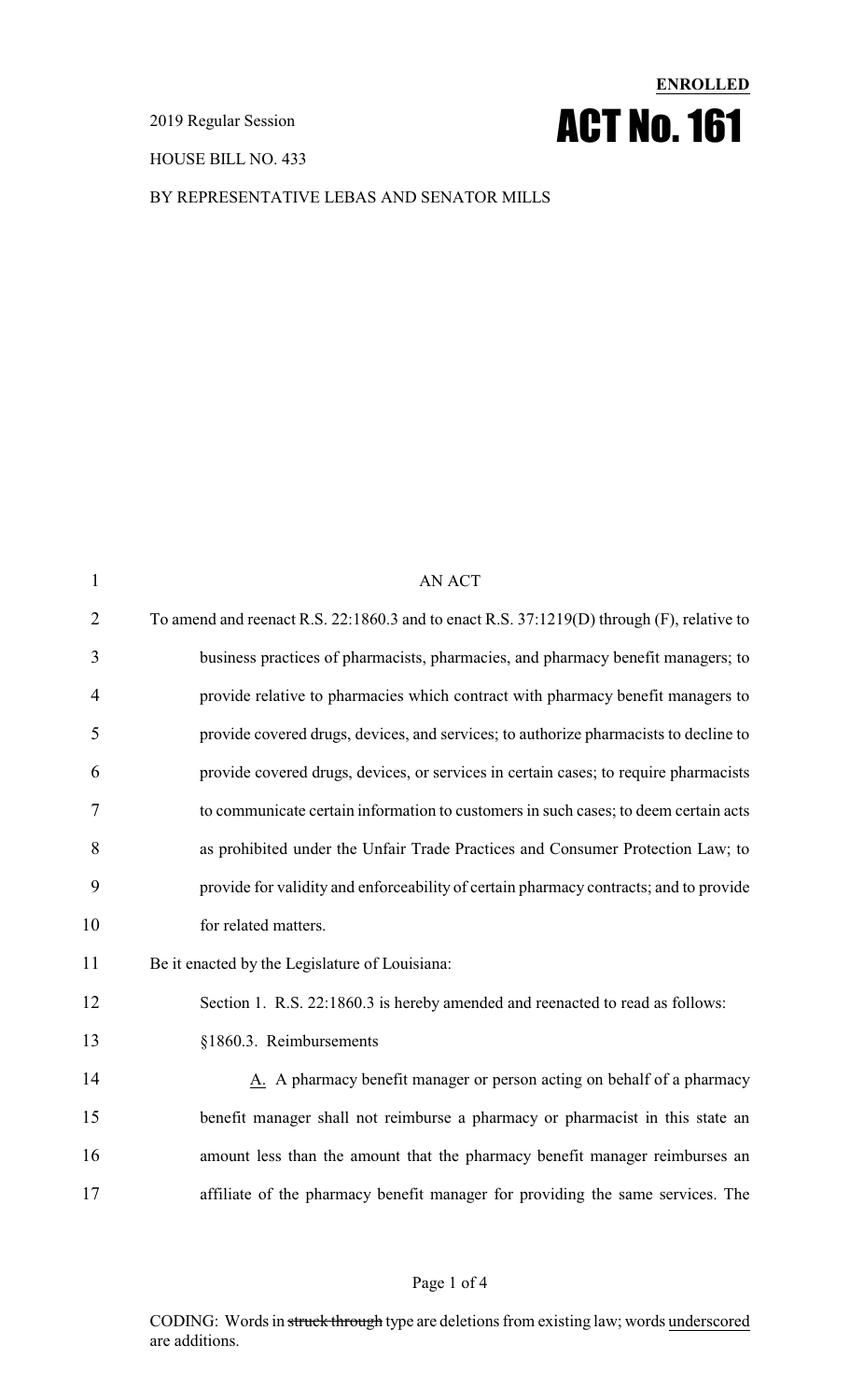| $\overline{2}$ |  |
|----------------|--|
| $\overline{3}$ |  |
| 4              |  |
| 5              |  |
| 6              |  |

amount shall be calculated on a per-unit basis using the same generic product identifier or generic code number.

 B.(1) Any pharmacy or pharmacist who has a contract, either directly or through a pharmacy services administration organization, with a pharmacy benefit manager administering any type of drug or pharmacy benefit plan to provide covered drugs, devices, or services at a contractual reimbursement rate may decline to provide a covered drug, device, or service if the pharmacy or pharmacist will be or is paid less than the acquisition cost for the covered drug, device, or service.

 (2) If the pharmacy or pharmacist declines to provide the drug, device, or service as authorized in this Subsection, then the pharmacy or pharmacist shall provide the customer with adequate information as to where the prescription for the drug, device, or service may be filled.

 (3) No pharmacy benefit manager, pharmacy services administration organization, or any person acting for or on behalf of a pharmacy benefit manager or pharmacy services administration organization shall cancel any contract with the 16 pharmacy or pharmacist, sue for breach of contract, use the decision to decline as a cause for not renewing the contract, or retaliate against or penalize the pharmacy or pharmacist in any way.

 C. The commission of any act prohibited by this Section shall be considered an unfair method of competition and unfair practice or act which shall subject the violator to any and all actions, including investigative demands, private actions, remedies, and penalties, provided for in the Unfair Trade Practices and Consumer Protection Law, R.S. 51:1401 et seq.

 D. Any provision of a contract that is contrary to any provision of this Section shall be null, void, and unenforceable in this state. Section 2. R.S. 37:1219(D) through (F) are hereby enacted to read as follows:

§1219. Affordable alternative options to prescription drugs

**\*** \* \* \* 29 D.(1) Any pharmacy or pharmacist who has a contract, either directly or through a pharmacy services administration organization, with a pharmacy benefit

#### Page 2 of 4

CODING: Words in struck through type are deletions from existing law; words underscored are additions.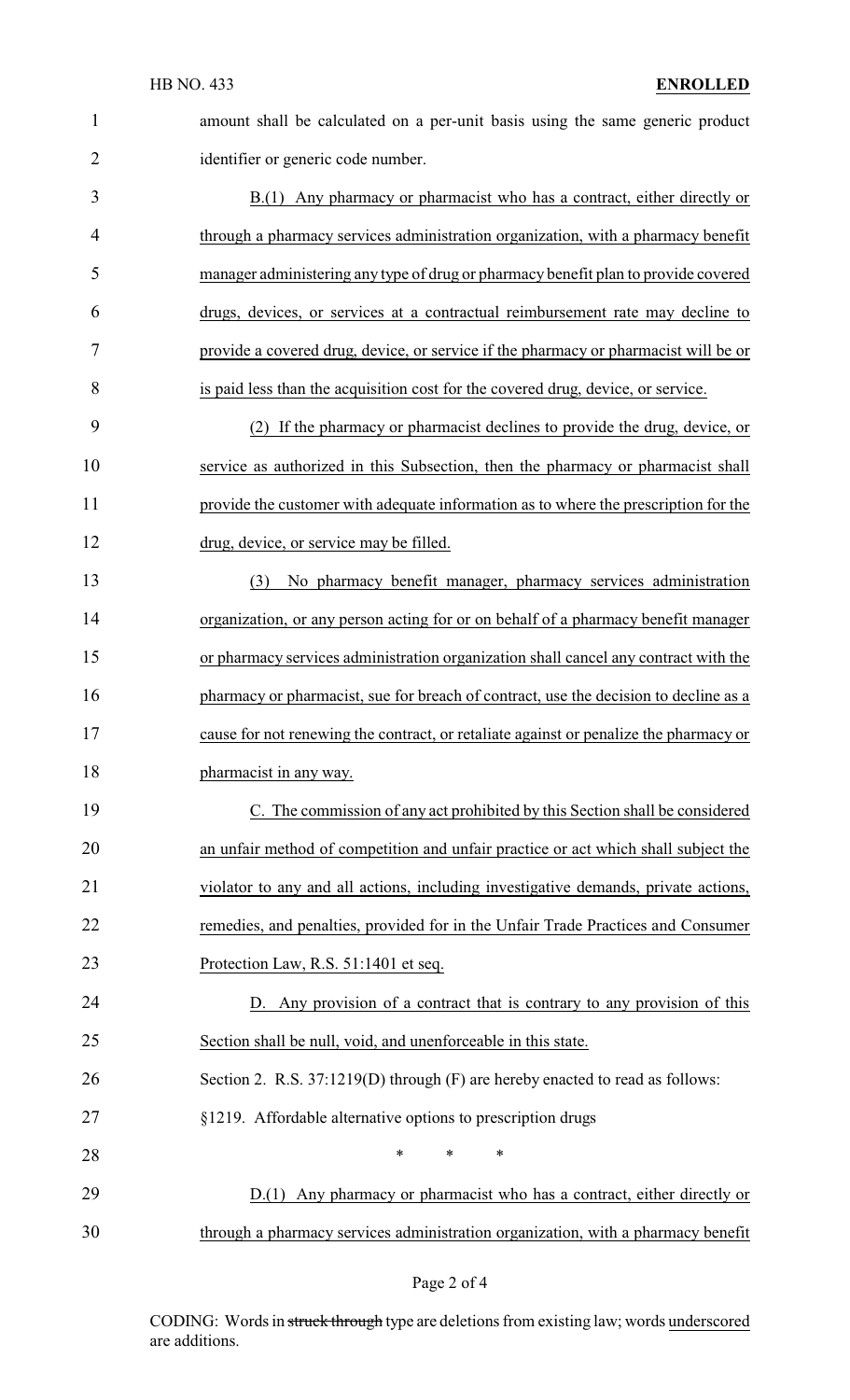| $\mathbf{1}$   | manager administering any type of drug or pharmacy benefit plan to provide covered             |
|----------------|------------------------------------------------------------------------------------------------|
| $\overline{2}$ | drugs, devices, or services at a contractual reimbursement rate may decline to                 |
| 3              | provide a covered drug, device, or service if the pharmacy or pharmacist will be or            |
| 4              | is paid less than the acquisition cost for the covered drug, device, or service.               |
| 5              | (2) If the pharmacy or pharmacist declines to provide the drug, device, or                     |
| 6              | service as authorized in this Subsection, then the pharmacy or pharmacist shall                |
| 7              | provide the customer with adequate information as to where the prescription for the            |
| 8              | drug, device, or service may be filled.                                                        |
| 9              | No pharmacy benefit manager, pharmacy services administration<br>(3)                           |
| 10             | organization, or any person acting for or on behalf of a pharmacy benefit manager              |
| 11             | or pharmacy services administration organization shall cancel any contract with the            |
| 12             | pharmacy or pharmacist, sue for breach of contract, use the decision to decline as a           |
| 13             | cause for not renewing the contract, or retaliate against or penalize the pharmacy or          |
| 14             | pharmacist in any way.                                                                         |
| 15             | E. The commission of any act prohibited by this Section shall be considered                    |
| 16             | an unfair method of competition and unfair practice or act which shall subject the             |
| 17             | violator to any and all actions, including investigative demands and private actions,          |
| 18             | remedies, and penalties, provided for in the Unfair Trade Practices and Consumer               |
| 19             | Protection Law, R.S. 51:1401 et seq.                                                           |
| 20             | F. Any provision of a contract that is contrary to any provision of this                       |
| 21             | Section shall be null, void, and unenforceable in this state.                                  |
| 22             | Section 3. If any provision or item of this Act or the application thereof is held             |
| 23             | invalid, such invalidity shall not affect other provisions, items, or applications of this Act |
| 24             | which can be given effect without the invalid provisions, items, or applications, and to this  |
| 25             | end the provisions of this Act are hereby declared severable in accordance with R.S. 24:175.   |
| 26             | Section 4. This Act shall become effective upon signature by the governor or, if not           |
| 27             | signed by the governor, upon expiration of the time for bills to become law without signature  |

Page 3 of 4